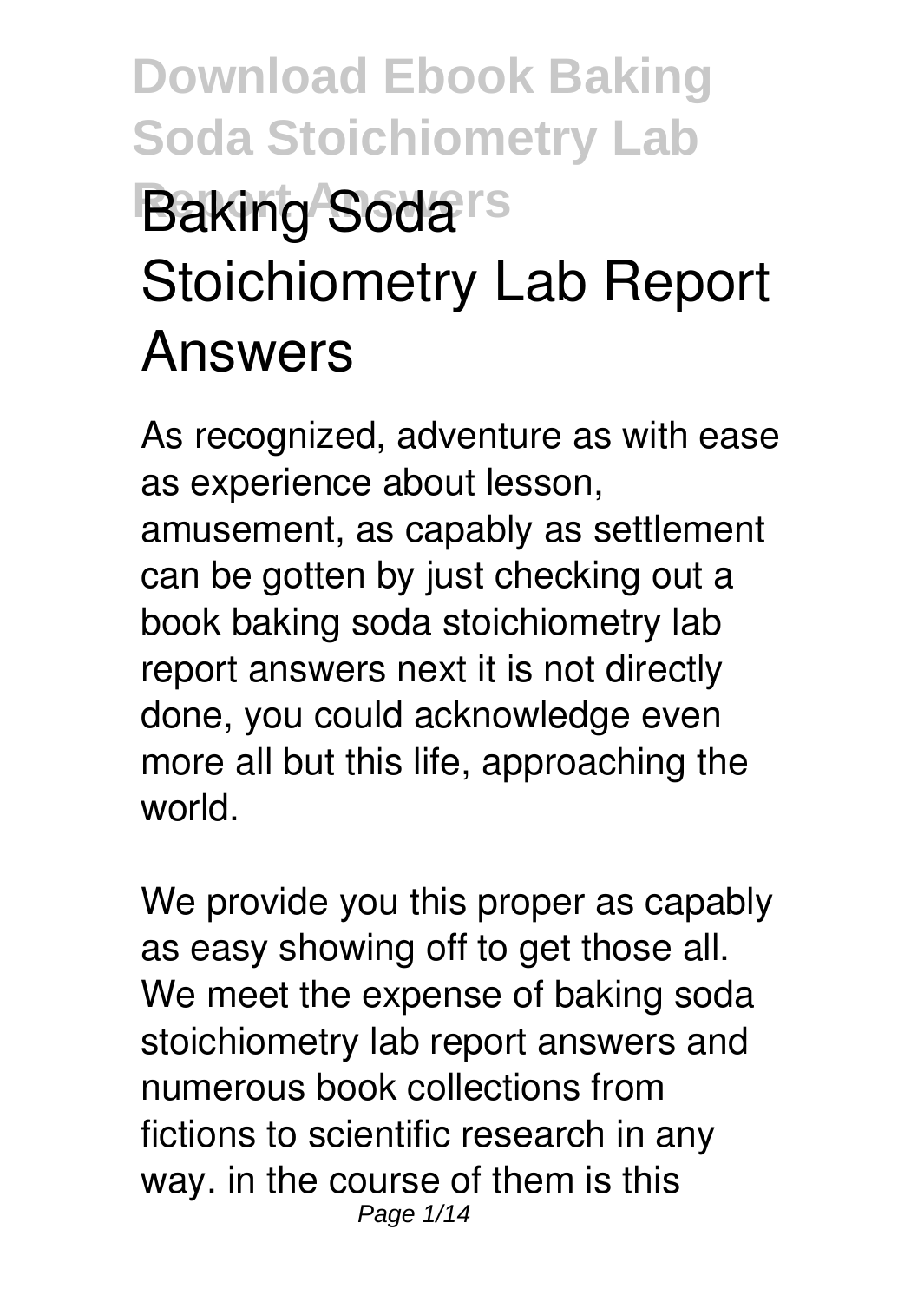**Report Answers** baking soda stoichiometry lab report answers that can be your partner.

Baking Soda and Vinegar Stoichiometry Lab ExperimentAcetic Acid \u0026 Baking Soda Stoichiometry Lab: Calculating theoretical yield of CO2 Air Bag Stoichiometry Lab **Lab: Where Did it Go? Stoichiometry of a Household Reaction**

Stoichiometry \u0026 Law of Conservation of Mass*Vinegar and Baking Soda Stoichiometry Lab* Stoichiometry Chemistry Lab - Decomposition of Baking Soda Air Bag Lab | Chemistry Matters Quitalig, Joanna Laboratory exercise Stoichiometry 1

Target Stoichiometry Lab*Acetic acid and baking soda for Limiting* Page 2/14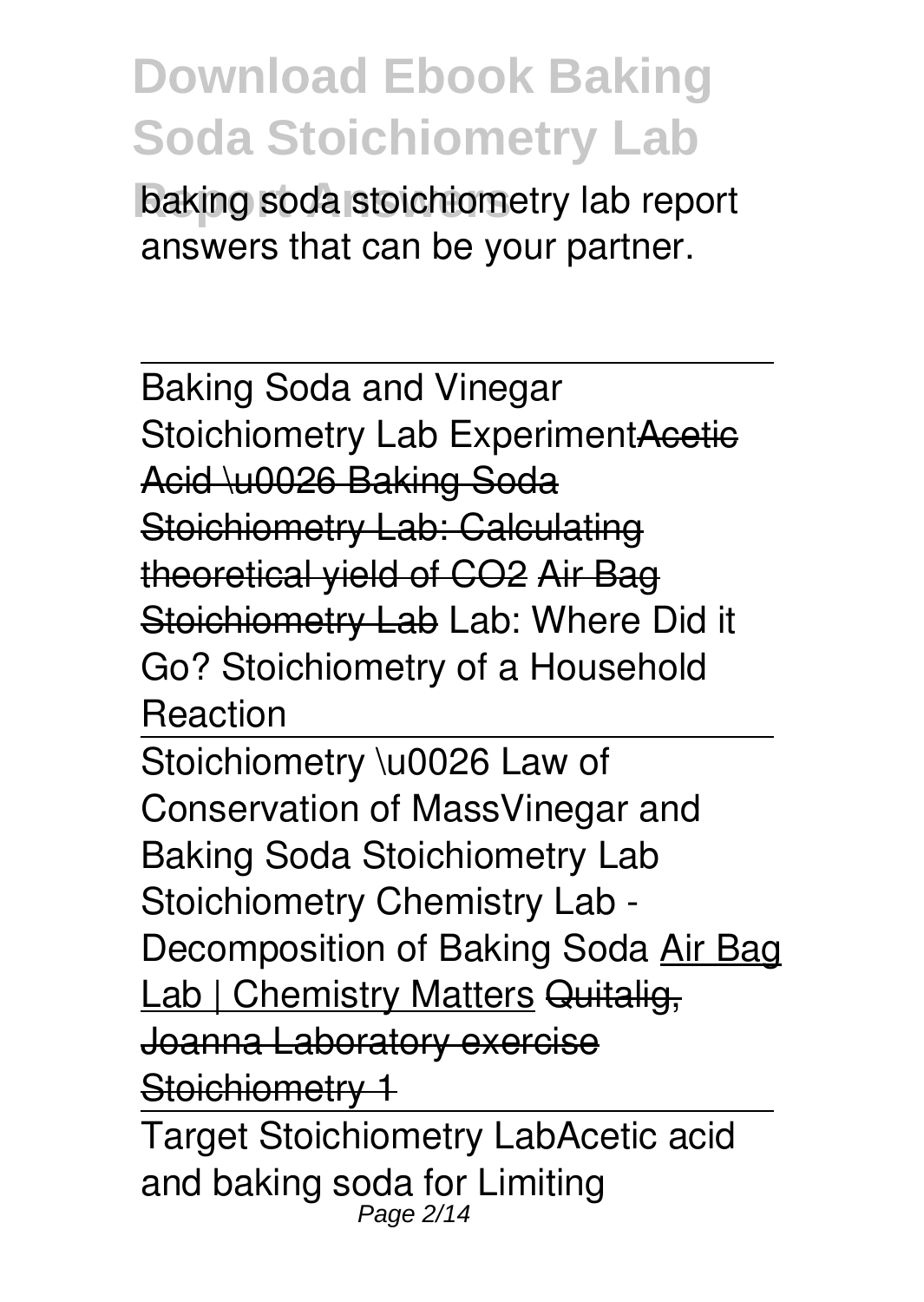**Reactants Backyard Chemistry stoichiometry with baking soda and vinegar** *Pre-lab decomposition of baking soda* Limiting Reactant **Demonstration** 

How to Convert Baking Soda into Washing Soda Chemical Reaction Of Baking Soda And Vinegar (Sodium Bicarbonate And Acetic Acid) CHEM111L: Bicarbonate Decomposition Post-Lab Video Stoichiometry lab Na2CO3 to NaCl Stoichiometry Decomposition of sodium bicarbonate Lab Limiting Reagents Lab video Lab Experiment 8 - Vinegar Air Bags *Lab #9 - Mole Ratios and Reaction Stoichiometry* STOICHIOMETRY LABORATORY 001 **Baking Soda Lab - Percent Yield** Chem 10 Reaction Stoichiometry Lab Decomposition of Sodium Bicarbonate (Baking Soda) Lab 1.1 Heating Baking  $\overline{\rho}$ age 3/14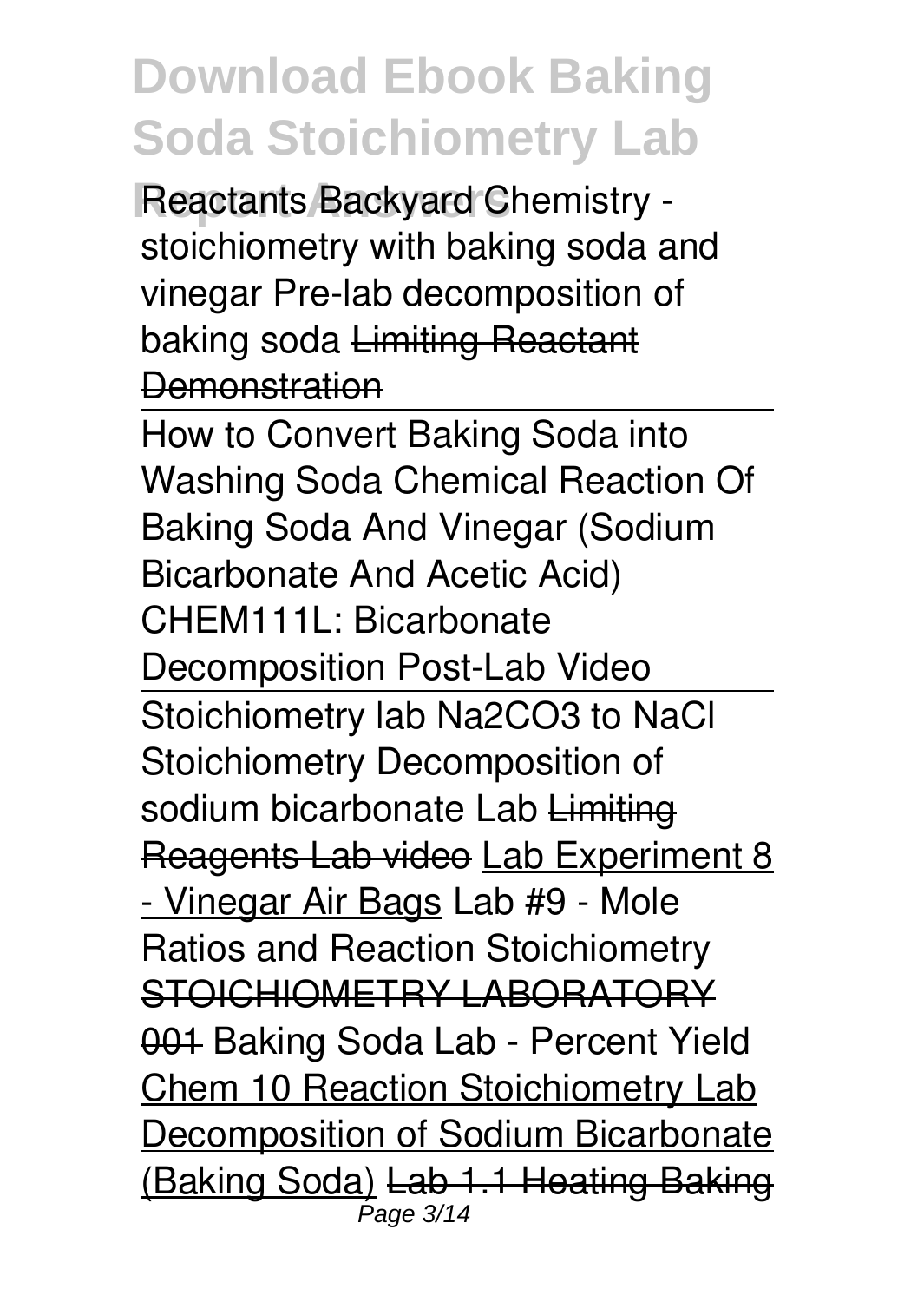**Report Answers** Soda The chemistry of cookies -Stephanie Warren Limiting Reagent Lecture Decomposition of Baking Soda Baking Soda Stoichiometry Lab Report

This lab demonstrates the reactivity of two household cooking items, baking soda and vinegar. Baking soda is a powdered chemical compound called sodium bicarbonate, and vinegar includes acetic acid. These 2 components react in solution to form carbon dioxide, water, and sodium acetate as shown in the chemical reaction below:

#### Stoichiometry: Baking Soda and Vinegar Reactions

Lab 21: Stoichiometry II Decomposition of Baking Soda Safety I Handle the contents from stove with care to prevent burns. Pre-Lab Overview: Page 4/14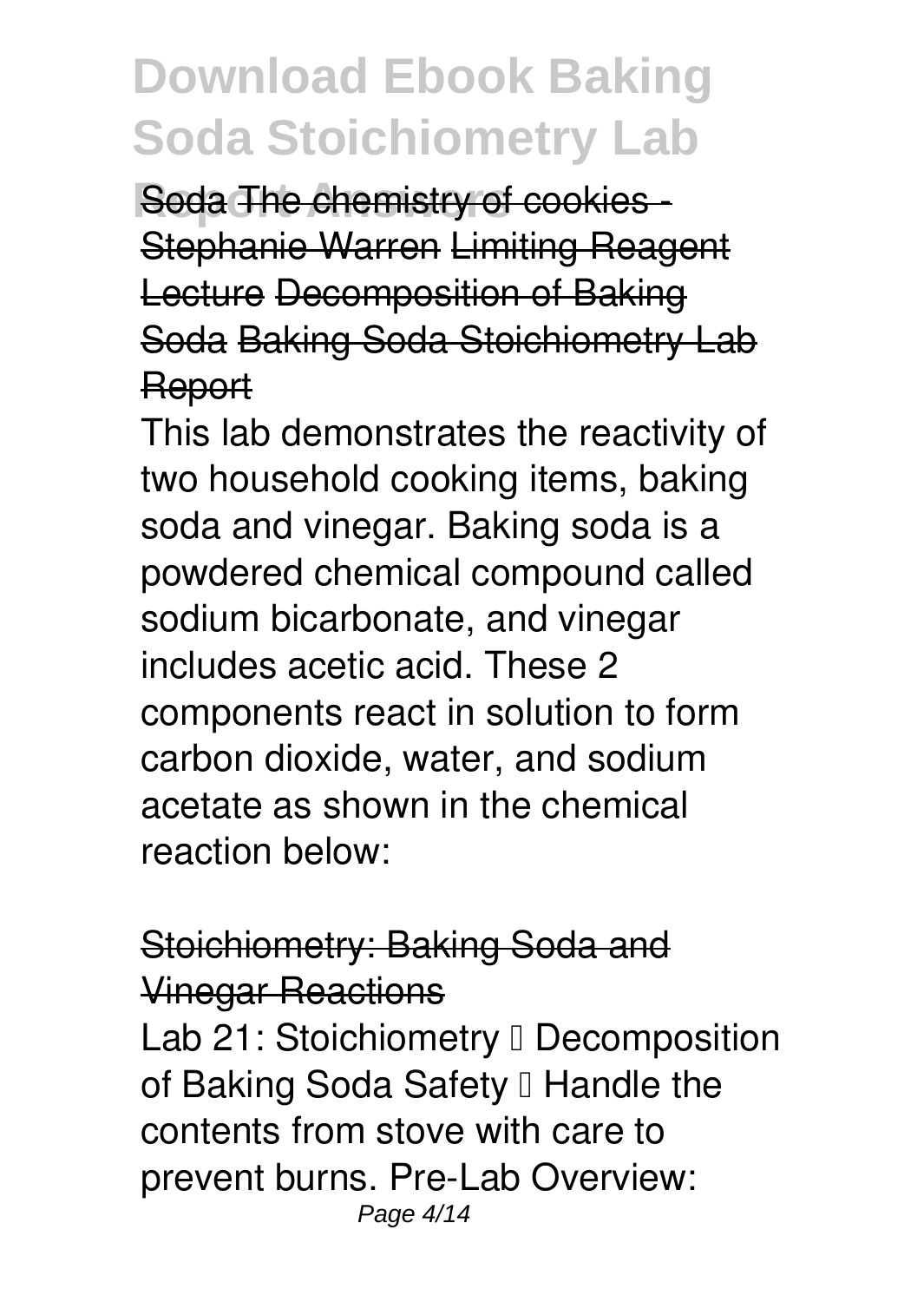**Have you ever baked? Baking soda** (sodium bicarbonate, NaHCO 3) is used in bakery products to ensure that they rise during baking. Why? As the dough is heated, the baking soda decomposes,

#### Lab 21: Stoichiometry **L** Decomposition of Baking Soda

There are three theoretically possible chemical reactions that could occur during the thermal decomposition of baking soda. 1) sodium bicarbonate  $(s)$  sodium hydroxide  $(s)$  + carbon dioxide (g) 2) sodium bicarbonate (s)  $\mathbb{I}$ sodium oxide  $(s)$  + carbon dioxide  $(q)$ + water (g) 3) sodium bicarbonate  $(s)$ sodium carbonate (s) + carbon dioxide  $(q)$  + water  $(q)$ 

Lab Report Stoichiom Decomposition of Sodium Page 5/14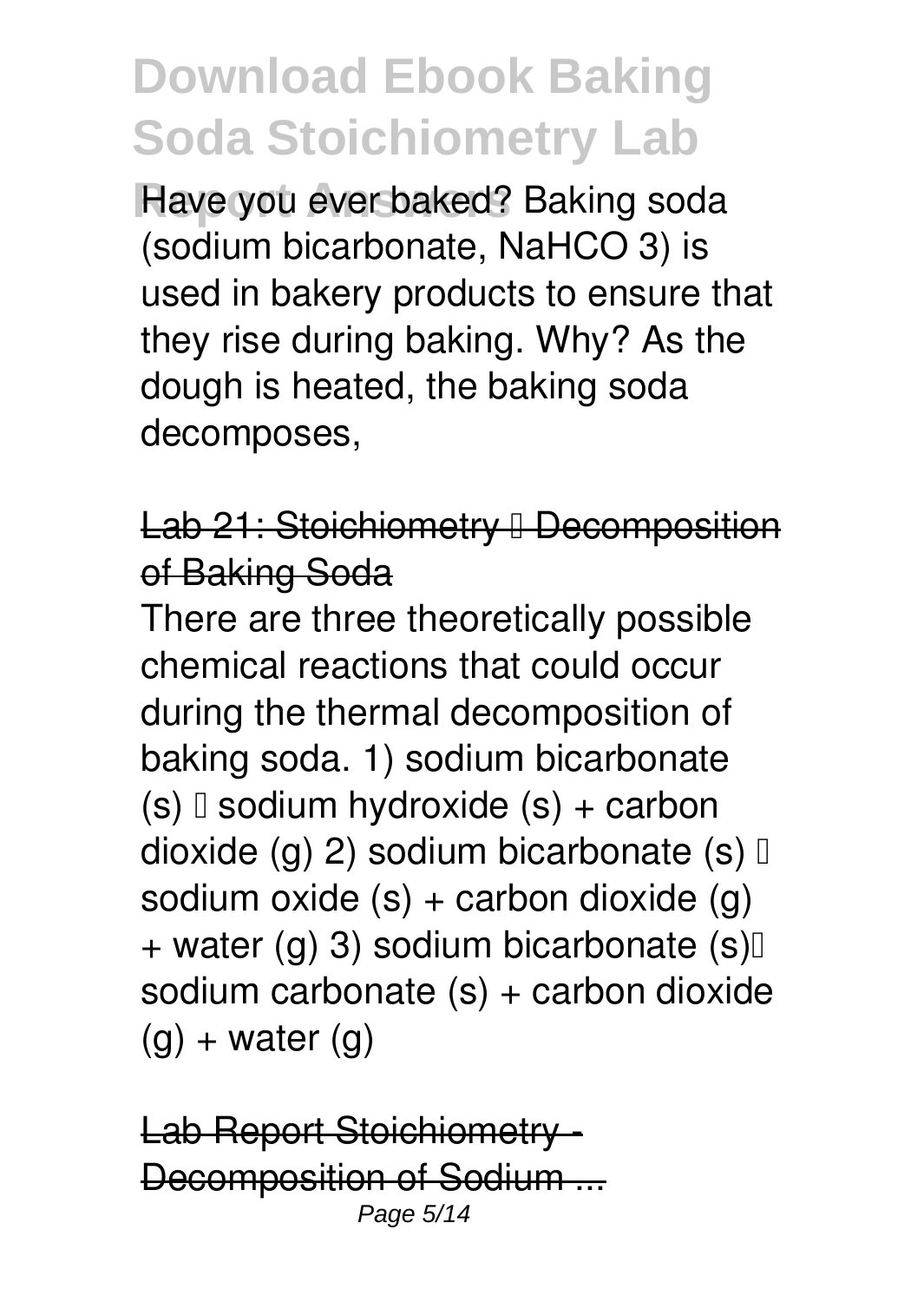**R**. Find the mass of the evaporating dish and watch glass. Record this mass in the Data Table. 2. Add 1/. 3. of a teaspoon of baking soda to the evaporating dish, and record the total mass in the Data Table. 3. Cover the evaporating dish with the watch glass so that only the spout of the evaporating dish is exposed.

Stoichiometry and Baking Soda Lab Data & Observations DATA TABLE Actual amount of sodium hydrogen carbonate (baking soda/NaHCO3) used: 4.2 g Expected (calculated) amount of sodium acetate to be produced: 4.1 g Mass of empty 500mL flask: 108.9. Mass of 500mL flask after water has evaporated: 112.1 Actual mass of sodium acetate produced: 3.2 Percent Yield of Sodium Acetate produced:  $3.2 \div 4.1 \times 100 = 0.78 \times 100$ Page 6/14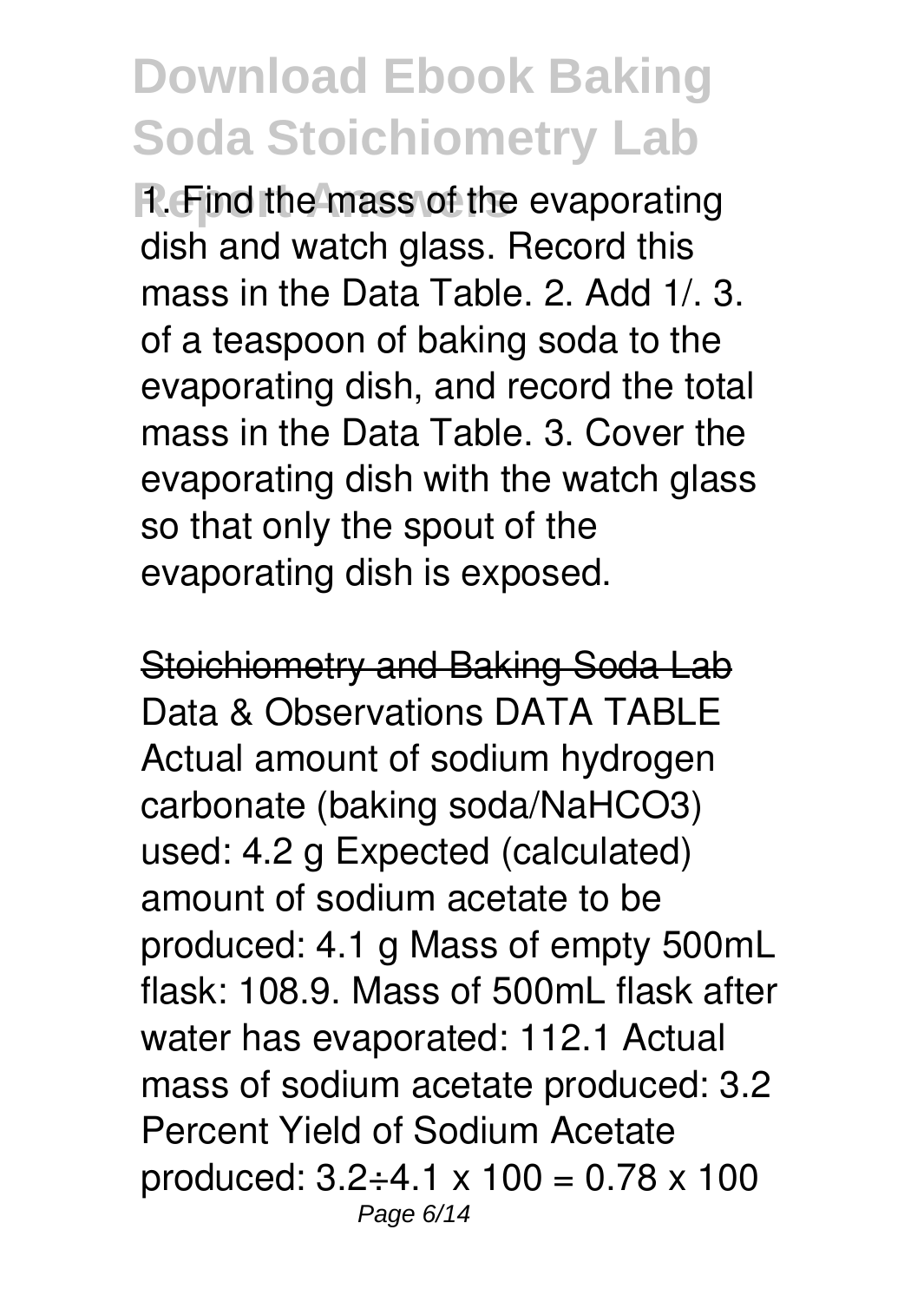**R** 78.0 OBSERVATION TABLE Three physical properties of sodium hydrogen carbonate (baking soda/NaHCO3): powdery ...

Stoichiometry Lab Report - Weebly Stoichiometry Lab Report Brittney Aceron Karla Wade-Choza, Jonathan Guerrero, Luis Martinez ...

#### Stoichiometry Lab Report - Google **Docs**

Lab Hints  $\mathbb I$  Students may ask how much of the baking soda they should use. In keeping with the general practice of not filling a crucible more than half-full, there is no  $\text{Correct}$ mass of baking soda to use. This avoids situations where students believe they must use 2.00 g of baking soda or else the experiment I won'lt work $\mathbb{R}$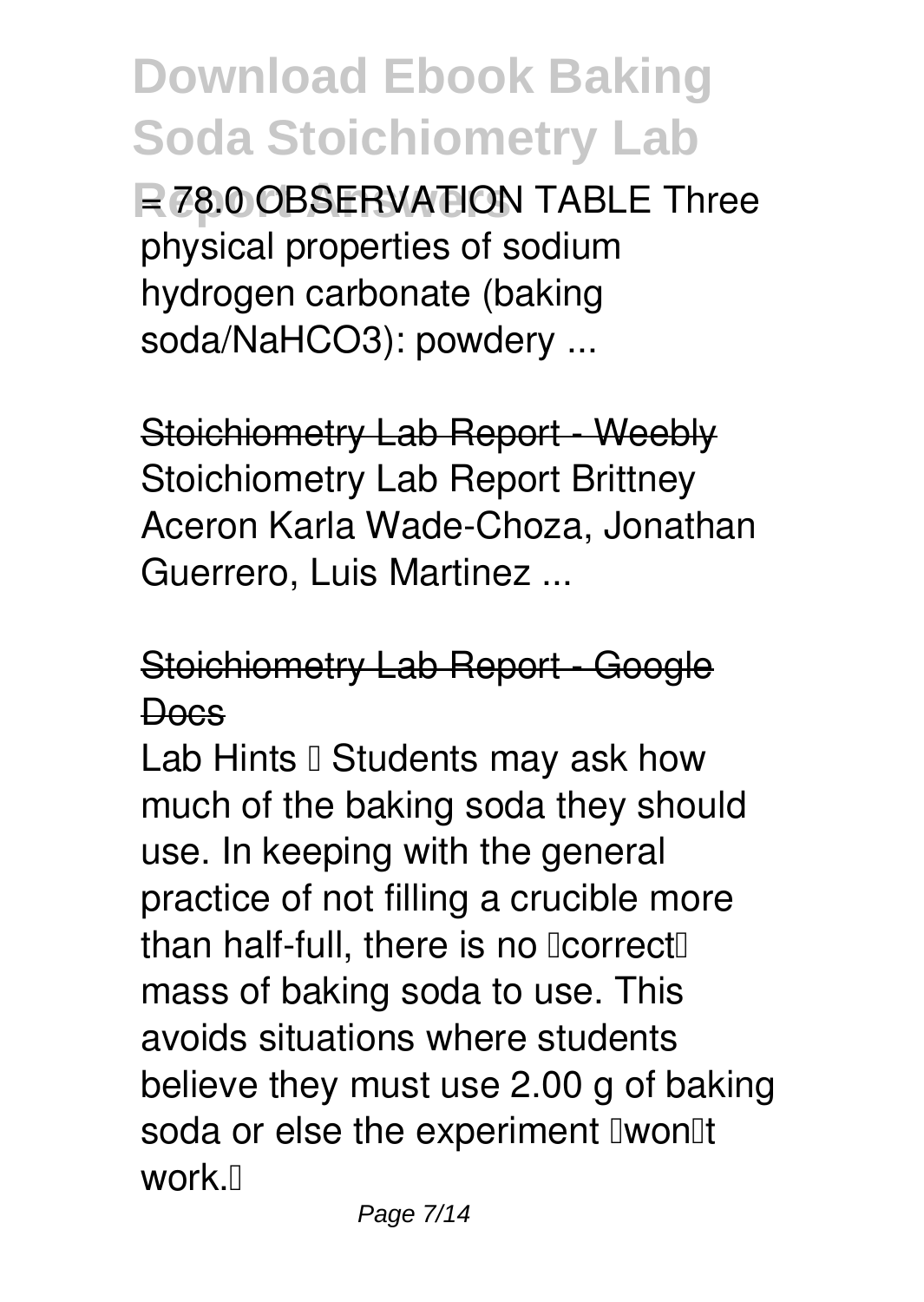#### **Download Ebook Baking Soda Stoichiometry Lab Report Answers**

#### Decomposition of Baking Soda - Flinn **Scientific**

In this particular lab we used stoichiometry, the part of chemistry that studies amounts of substances that are involved in reactions, to observe the reactions made by combining sodium hydrogen...

#### Stoichiometry Lab Report - Google Docs

On the second day they conduct the lab, and on the third day they write and critique their lab report. In this lesson students learn how to design an experiment in which they can evaluate how closely an experiment<sup>[</sup>s actual yield corresponds to the theoretical yield. For the hypothesis, students use stoichiometry to predict how much carbon dioxide is produced when Page 8/14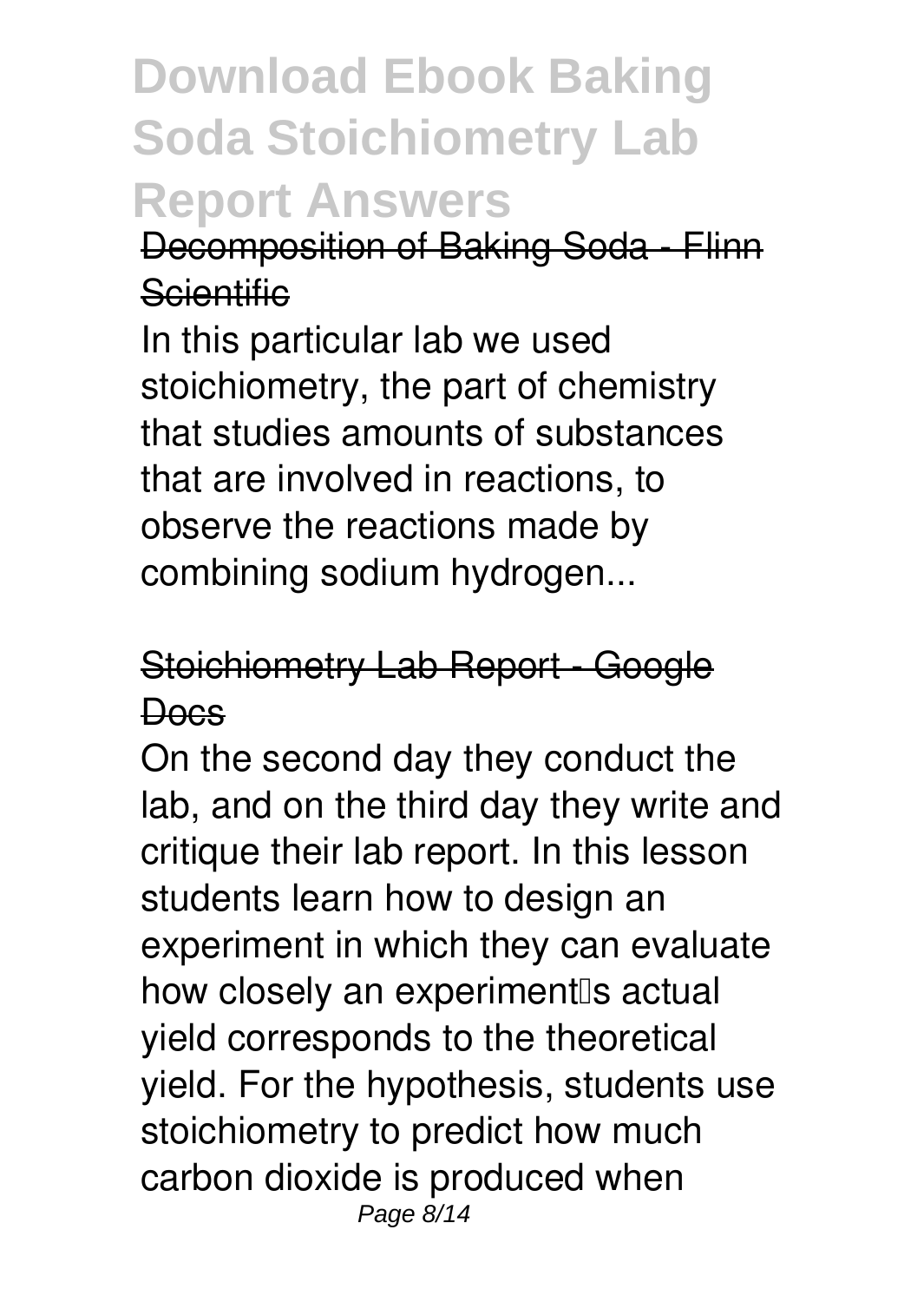**Report Answers** mixing a known amount of vinegar and baking soda.

#### Eleventh grade Lesson Stoichiometry Experimental Design

Part A: Baking soda (NaHCO 3) and vinegar (C 2 H 4 O 2) in a closed Ziploc bag 1. Safety glasses were put on 2. Ziploc bags were labelled "Ziploc bag 1<sup>[]</sup> and <sup>[2]</sup> and  $\alpha$  bag 2<sup>[]</sup> 3. 10ml of baking soda was measured into a small beaker. 4. The measured 10ml of baking soda was poured into Ziploc Bag 1. 5. 15ml of vinegar was measured into a ...

#### Investigation into Conservation of Mass Lab

This lesson is part of a three-day lab. In the first day students design their lab, which includes solving a stoichiometry problem. On the second Page 9/14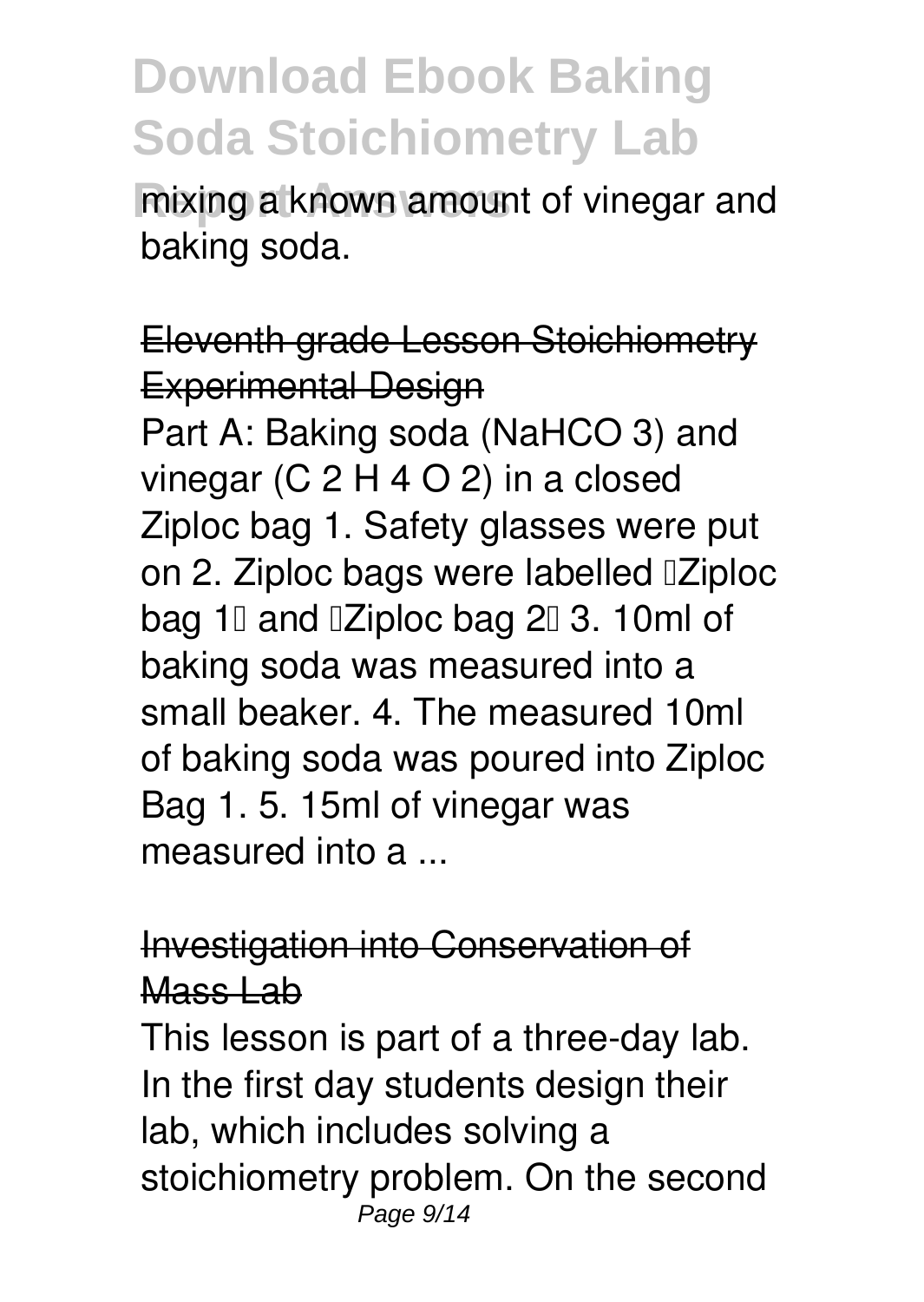day they conduct the lab, and on the third day they write and critique their lab report. In this lesson students will conduct a lab that they planned in the previous lesson. In their experimental design, students used stoichiometry to predict how much carbon dioxide would be produced from a set amount of vinegar and baking soda.

#### Stoichiometry Lab Report-

#### BetterLesson

Name \_Aisha Wint\_\_\_\_\_ Date Jan 11, 2020 Experiment  $\mathbb I$ Stoichiometry Determining the Limiting Reagent Using the Reaction of Sodium Bicarbonate with Acetic Acid Materials provided in the kit: 100 mL graduated cylinder Materials provided by the student: Four sandwich size ziplock bags Baking soda (sodium bicarbonate, NaHCO 3) White vinegar Page 10/14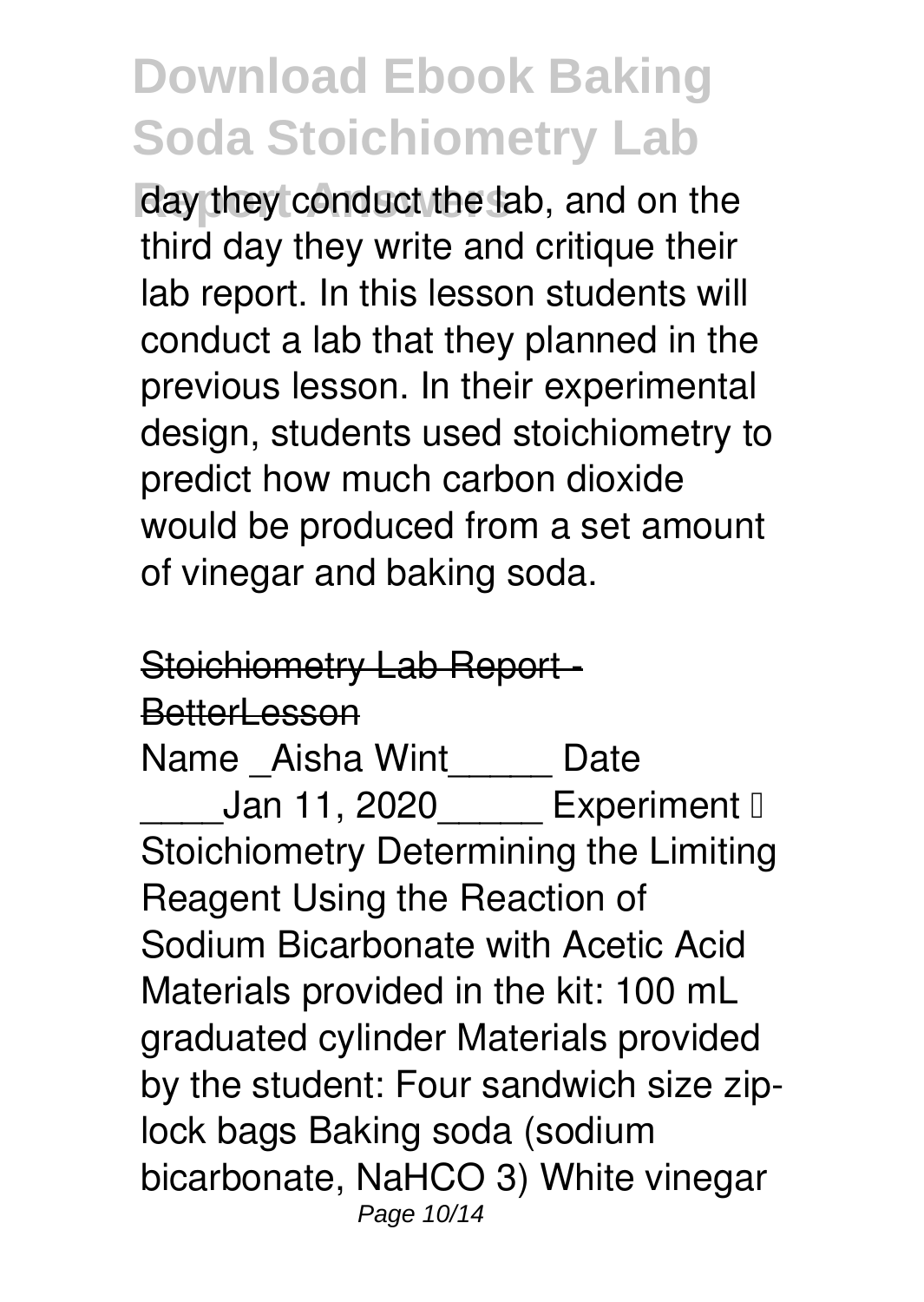**Container in which to set your bags** during the ...

A Wint - Lab Limiting Reagent.docx - Name Aisha Wint Date ... Procedure Our Ourbag Experiment Objective In order to create out air bag we need a Ziploc bag, baking soda, vinegar, a mini plastic bag, a rubber band and tape. First we poured 200ml of vinegar into a beaker and poured it into the Ziploc back. We then took the mini plastic bag

Airbag Lab by Sabrina Wright - Prezi Pre-lab discussion: 1. How is our lab experiment similar to a real airbag<sup>[]</sup>s reaction and how is it different? 2. Summarize the objective of the lab. Background: You will use stoichiometric quantities of baking soda and vinegar to maximize the Page 11/14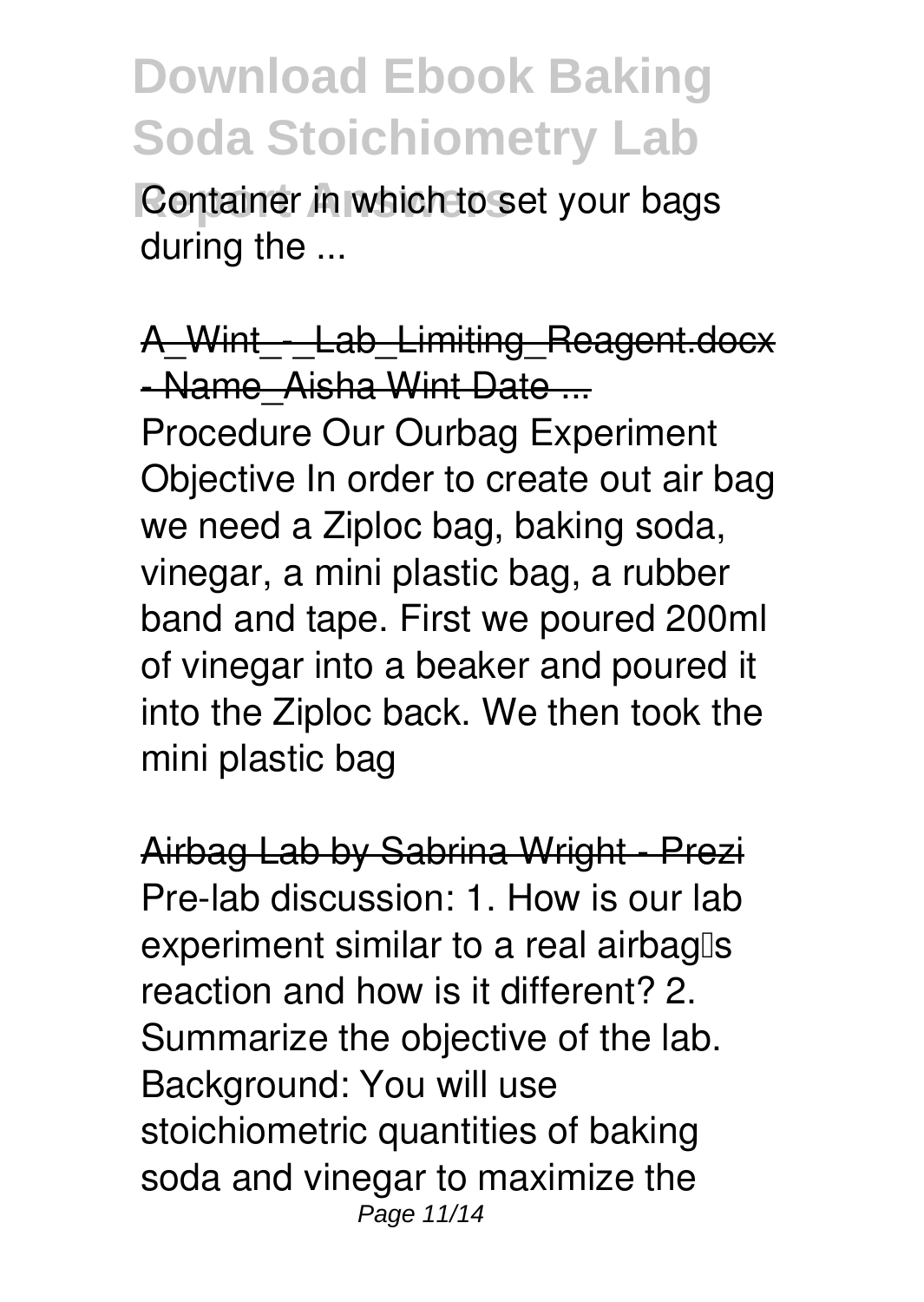amount of CO 2 gas created and minimize added mass due to unreacted vinegar or baking soda.

Stoichiometry Air Bag Lab Introduction In this lab, you will need to do a reaction where baking soda will react with an. Aspirin is also present in Alka-Seltzer tablets to reduce fever and relieve headaches, but in this lab, we are going to study the reaction that takes place between. Report Sheet for Stoichiometry Lab: Reaction of Sodium Bicarbonate with Acetic.

Stoichiometry lab report | Spectrum Vinegar and Baking Soda Stoichiometry Lab Purpose: To predict the amount of Carbon Dioxide gas that should be produced in a chemical reaction; then calculate the amount of CO2 released, the percent yield. 00 Page 12/14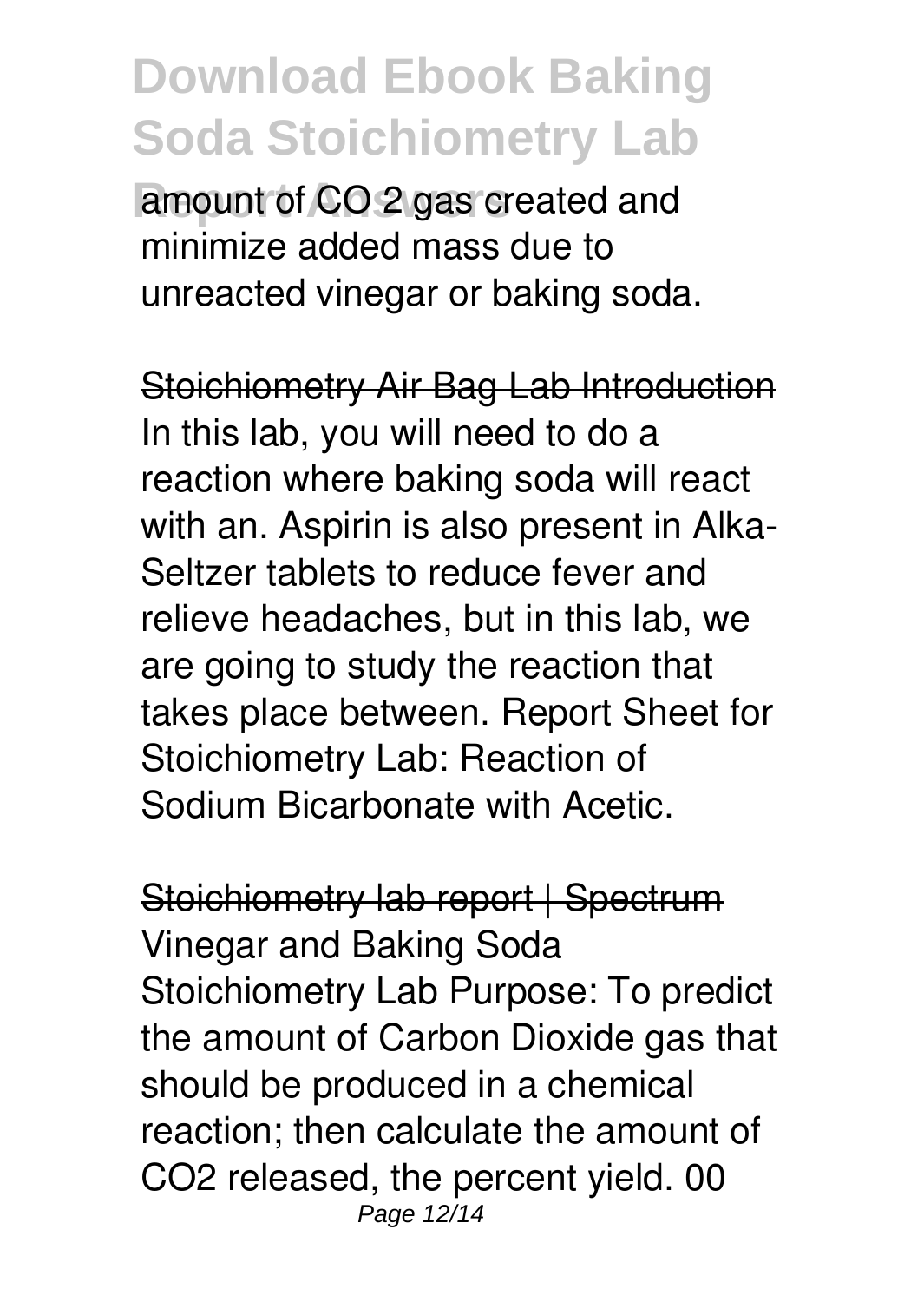**Grams of a Compound? Student** Laboratory Worksheet, continued 5. A standardized solution is a solution of known molarity.

#### Stoichiometry lab experiment answers - CDiscount

View Lab Report - Lab 11 Report from CHEM 3571, 3572 at Gaithersburg High. Stoichiometric Determinations Lab Stoichiometry and Limiting Reactant PURPOSE To find the limiting reactant and measure Eleventh grade Lesson Stoichiometry Experimental Design KEY Chemistry: Stoichiometry and Baking Soda (NaHCO 3) Purposes: 1.

#### Stoichiometric 11 Determinations Lab Answers

Read and Download PDF File Stoichiometry Lab Baking Soda And Page 13/14